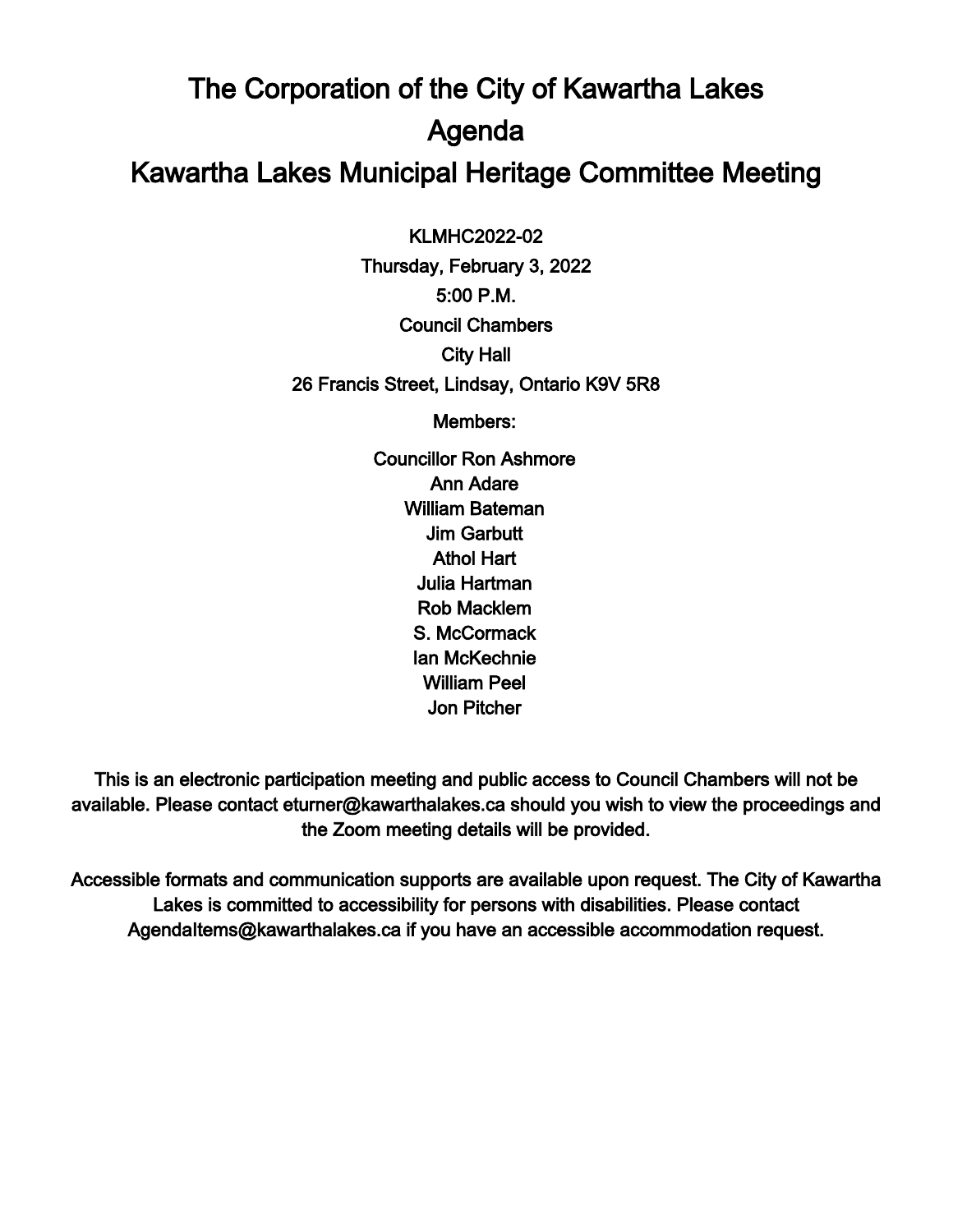- 2. Administrative Business
- 2.1. Adoption of Agenda
- 2.2. Declaration of Pecuniary Interest
- 2.3. Adoption of Minutes
- 2.3.1. Minutes of the January 13, 2022 Municipal Heritage Committee Meeting

## 3. Presentations and Deputations

3.1. Archives Presentation

A. Fornelli, Manager Corporate Records and Archival Services

3.1.1. KLMHC2022-008

Archives Presentation

## 4. Reports

4.1. KLMHC2022-009

Municipal Heritage Committee Correspondence

4.2. KLMHC2022-010

Heritage Planning Update

4.3. KLMHC2022-011

Repeal and Replacement of Designating By-law - 50 Victoria Avenue North, Lindsay

4.4. KLMHC2022-012

Concept Site Plan Discussion - 50 Victoria Avenue North, Lindsay

4.5. KLMHC2022-013

Designation of Property - 1590 Elm Tree Road, Ops Township

5. Subcommittee Updates